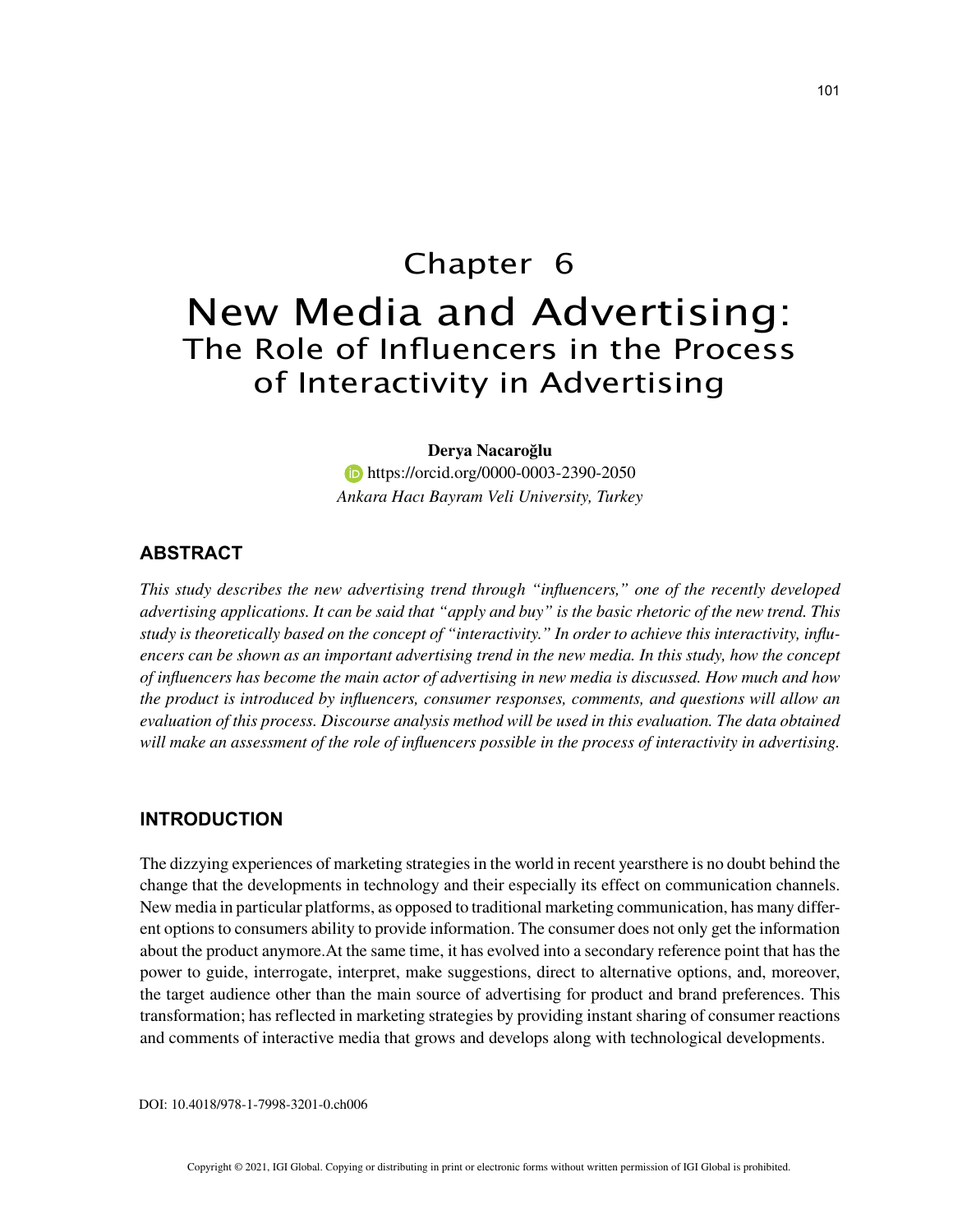The most striking examples of interactive communication on marketing comes to the life on the Wide Web by the Internet (Belch and Belch cited by Peltekoglu, 2010: 53). Internet, which makes you feel more and more powerful on marketing strategies, has become a platform where manufacturers who want to promote their products and services in a wide range from national companies to local and small-scale enterprises and to ensure their brands to benefit from their power in the highest maximization. As well as technological advances lead to different applications in marketing communications by enabling interactive communication, the same developments also effect social structure, lifestyles, consumer preferences and habits, in fact. It is seen that these effects, which are fed by the projections of globalization, not only technically change the marketing strategies, but to prepare the individuals of the society who will use different marketing communication ways. Changes in individuals' social life are reflected in their attitudes and behaviors as consumers. The boundaries that disappear with the globalization mentioned by Bauman (1999: 60-62), have led to a differentiation in the tendency to meet individual desires for the members of the individualized society, a transformation in the level of expectation, satisfaction and pleasure. Again, according to Bauman, "It is better to take advantage of the desire objects instantly and then remove and discard them; markets evaluate this situation to make both the pleasure and the old instant" (Bauman, 2005: 194). There is no reason to connect to a product losing it's value or obsolete product instead of an another new and improved product if the consume does not meet the promised and expeted standard or if the sense of innovation gradually disappears with the pleasure (Bauman, 2005: 195). In this context, new forms of communication offered by the new media, offer individual pleasure and consumption modeling for the members of individualzed society. The most important factors underlying the advertising trend throughı ınfluencer settlement and development is the inevitable rise in the passion of pleasure and satisfaction of individuals of an individualized society that seeks to capture the global world. Changing lifesytles have brought out different forms of interaction between consumer behavior and marketing communication especially in a society like Turkey where the young population increases, the average life expectancy increases, the woman becomes more active in business life. Changing living conditions and habits inevitably influences marketing methods are trying to bring the behavioral change along with a social marketing approach as well as selling a product or service. This narrows the boundries of relations between marketing communication and public relations (Peltekoglu, 2010: 59).

While it is a public relation study that marketing communicators try to capture individuals' emotions, being interested in how individuals feel and proposing new lifestyles to them by addressing their emotional gaps in communication stratagies in changing social life presenting the relevant way and tools and intorducing the products come across as advertising. At this point, analyzing in the scale of Turkey related to the advertising via influencers, which is the basic research element of this study, will make saying a word about how the new media plays a role in the "Influencer and interactivity" and the place where new media stands possible.

In this context, the basic research question of the study has been constructed like how the interactivity process in the new media works on the basis of discourse through the examples of Influencers in Turkey. The question of "How Influencer orient the interactivity process?" will be searched for answers by discourse analyzing through consumer-influencer dialogues. In addition, the language that influencer used and the discourse that influencer preferred when influencer introduce brand or service will be evaluated in terms of contribution to the interactivity process. As a result of all these discourse analyzes about the role in the interactivity process of influencers in the new media; evaluating and coming to a conclusion in terms of direction of communication, user control and time crieria will be possible.